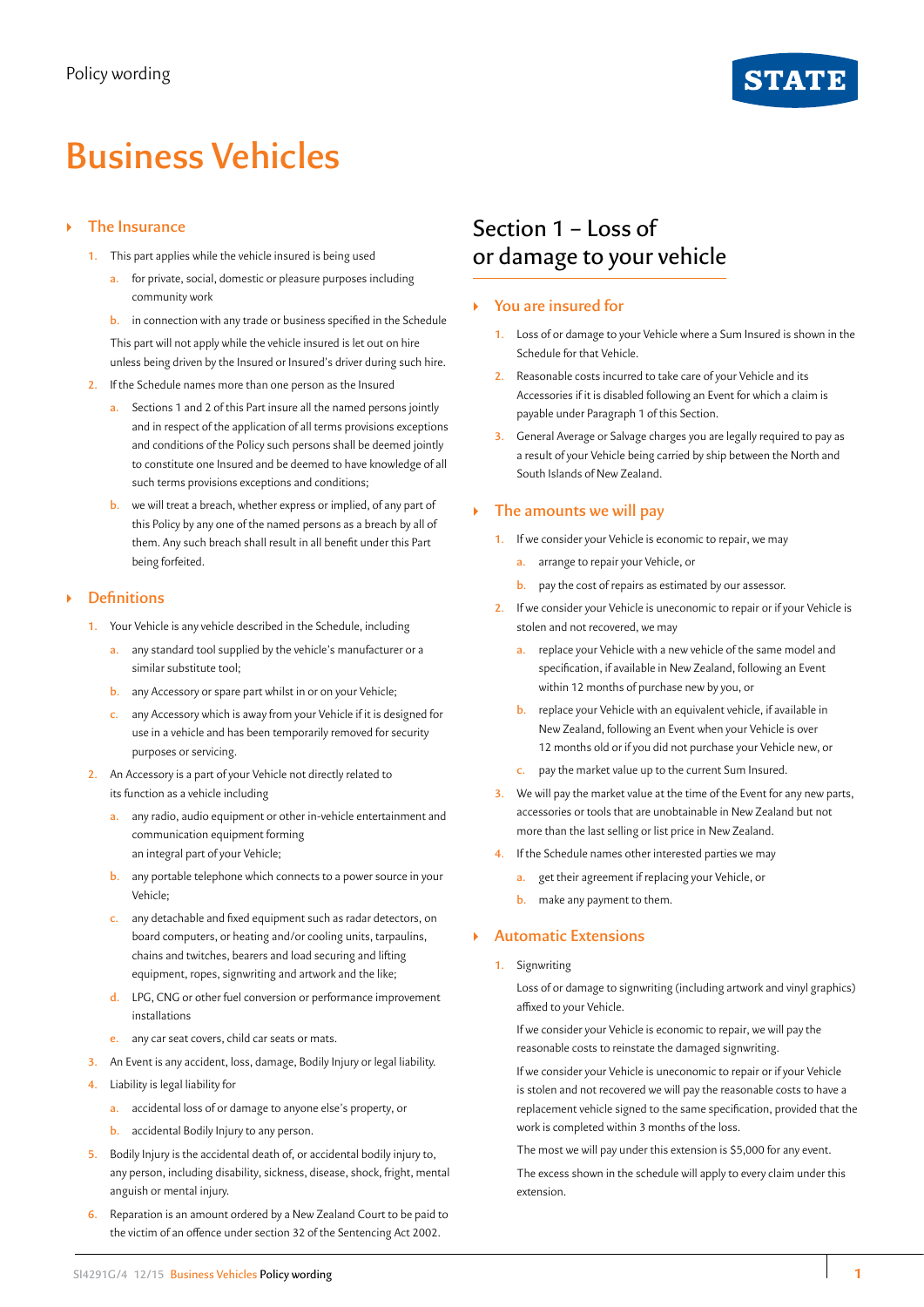#### **2.** Employees' vehicles

We insure, on the same terms we insure your Vehicle, loss of or damage to vehicles owned by your employees provided that:

- **a.** the vehicle is at the time of the Event used in connection with your business, and
- **b.** the employee has personal motor vehicle insurance insuring the vehicle, and
- **c.** the business use of their vehicle results in the employee's personal motor vehicle insurance no longer applying.

The most we will pay under this extension is \$50,000 for any Event.

An excess of \$500 (plus any additional driver excess) applies to every claim under this extension

#### ` **You are not insured for**

- **1.** The Excess shown in the Schedule except when
	- **a.** the only damage sustained by your Business Vehicle is breakage of glass in the windscreen or windows.
	- **b.** the damage to your Business Vehicle is caused by an identified uninsured driver of another vehicle and we are satisfied full liability is admitted by or established against that driver.
- **2.** Loss of use, depreciation, wear and tear.
- **3.** Mechanical or electrical breakdowns, failures or breakages or damage to any engine or transmission system resulting from those breakdowns, failures or breakages.
- **4.** Damage to tyres caused by braking or by punctures, cuts or bursts.

# Section 2 – Liability

#### ` **You are insured for**

- **1.** Legal liability for
	- **a.** accidental loss of or damage to anyone else's property, or
	- **b.** accidental Bodily Injury to any person

arising in connection with

- **i.** your Vehicle, including the loading and unloading of your Vehicle;
- any trailer or caravan attached to your Vehicle;
- **2.** The legal liability of
	- **a.** any other person;
	- **b.** your employee

 $f$ 

- **i.** accidental loss of or damage to anyone else's property, or
- **ii.** accidental Bodily Injury to any person

arising in connection with the use of your Vehicle, including the loading and unloading of your Vehicle, or any trailer or caravan attached to your Vehicle in connection with your business by any person in your employment provided

- **i.** such use has your permission.
- **ii.** such person or employee shall meet all the terms limitations and exceptions under the Policy that you have to observe, fulfil and comply with.
- **iii.** the liability is not insured under any other policy.
- **3.** The legal liability of
	- **a.** you
	- **b.** any other person
	- **c.** your employee

to pay Reparation to a victim who has suffered accidental loss of or damage to property or Bodily Injury as a result of committing an offence in connection with use of your

Vehicle, including the loading and unloading of your Vehicle, or any trailer or caravan attached to your Vehicle in connection with your business by any person in your employment provided:

- **i.** such use has your permission;
- **ii.** such person or employee shall meet all the terms, limitations and exceptions under the Policy that you have to observe, fulfil and comply with;
- **iii.** the Reparation is not insured under any other policy;
- **iv.** we must give our written approval before any offer of Reparation is made; and
- **v.** your employee or any other person entitled to cover under this benefit must notify us immediately if they are charged with any offence in connection with the use of your Vehicle, which resulted in loss of or damage to property or Bodily Injury to another person;

This cover also extends to cover the liability of your employee to pay Reparation to a victim who has suffered accidental loss of or damage to property or accidental Bodily Injury as a result of committing an offence in connection with use of any other vehicle with the owner's consent and in connection with any trade or business specified in the Schedule, subject to provisos (i)-(v) above and provided that your employee must notify us immediately if they are charged with any such offence.

There is no cover under this benefit for any amounts that are covered under the Accident Compensation Act 2001 (Act), or would be covered but for:

- **a.** a failure by the victim to correctly notify a claim to the Accident Compensation Corporation within the time required under the Act,
- **b.** the victim's decision, for whatever reason, not to claim any amount he or she would be entitled to claim under the Act,
- **c.** a decision by the Accident Compensation Corporation to decline a claim or limit its liability in whole or in part and for any reason whatsoever.

Nothing in this clause should be taken as providing cover for any defence costs, court costs, levies or costs awards for any offence.

#### ` **The amounts we will pay**

- **1.** For liability, including liability for Reparation, for loss of or damage to property we will pay up to \$20,000,000 for any one Event including costs and expenses incurred with our approval or awarded against you by a Court.
- **2.** For liability, including liability for Reparation, for Bodily Injury we will pay up to \$2,000,000 for any one Event including costs and expenses incurred with our approval or awarded against you by a Court.
- **3.** We may pay the full amount under this Section for any claim or series of claims arising from one Event and give up any claim defence or proceedings.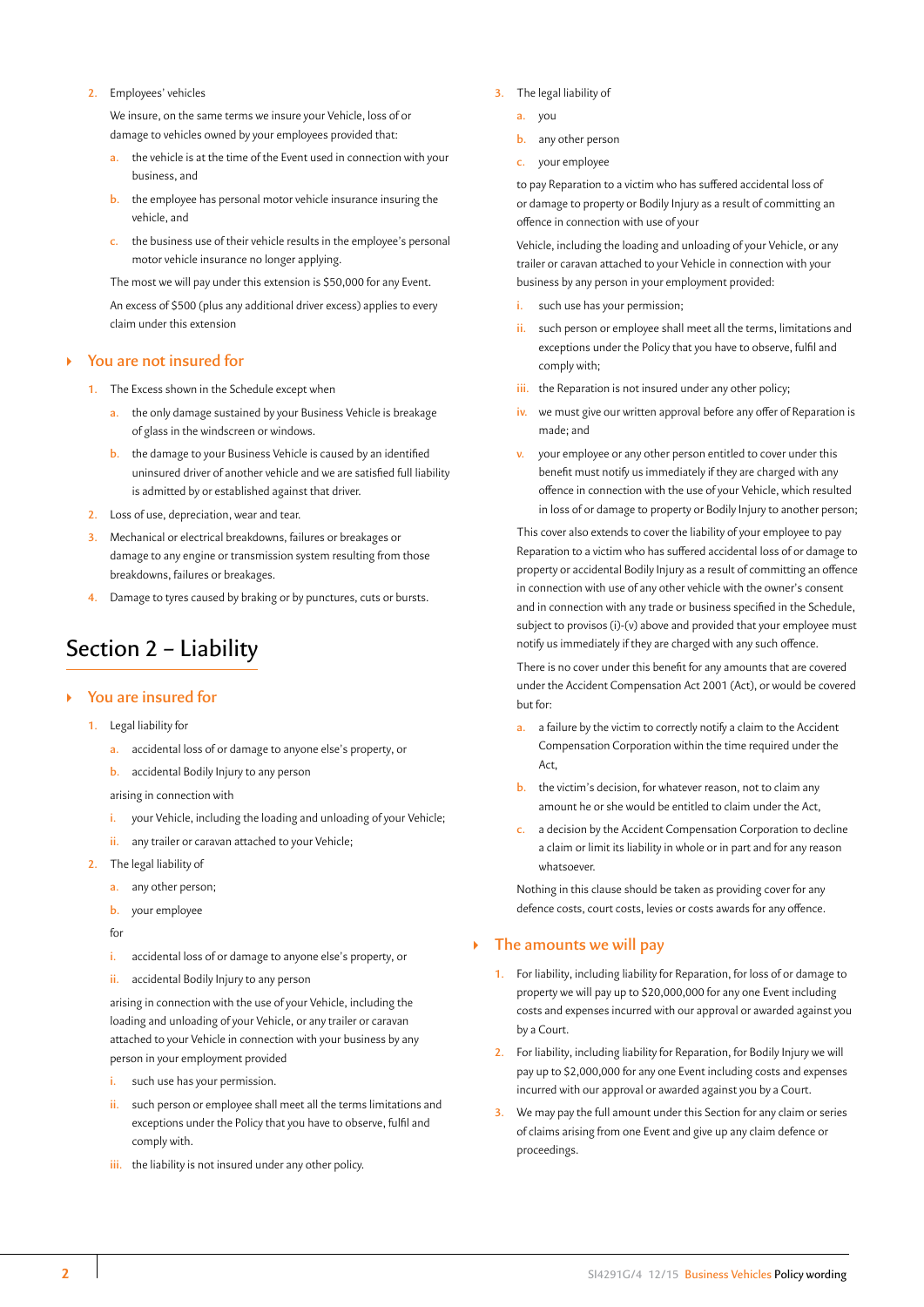#### ` **You are not insured for**

- **1.** Liability for loss of or damage to property owned by you or anyone we insure under this Part who claims under this Section.
- **2.** Liability for loss of or damage to property in your care or in the care of anyone we insure under this Part who claims under this Section other than for
	- **a.** a disabled motor vehicle being towed without charge by any vehicle insured;
	- **b.** clothing, personal effects and personal luggage being carried by any vehicle insured that belongs to a passenger in the vehicle.
- **3.** Liability for loss of or damage to any property being carried by or loaded into or loaded from any vehicle insured (other than property as set out in Paragraph 2 above).
- **4.** Liability for loss of or damage to any property caused by vibration or the weight of any vehicle insured.
- **5.** Liability for loss of or damage to underground installations of any description caused by the use of any vehicle insured.
- **6.** Liability arising while in transit between the North and South Islands of New Zealand if the person in charge of any vehicle insured did not comply with all the requirements of the carrier.
- **7.** Liability for Bodily Injury to any driver we insure who claims under this Section.
- **8.** Liability for Bodily Injury covered by the Accident Compensation Act 2001 or any Act in substitution thereof.
- **9.** Any fine, penalty, punitive or exemplary damages.
- **10.** Any consequent damage, loss, liability or consequent costs incurred by you or any other person after we have paid the full amount of our liability under Paragraph 3 of 'The Amounts We Will Pay'.
- **11.** All references to liability in these exclusions includes any liability for Reparation.

### Section 3 – Transport costs

- ` **You are insured for**
	- **1.** Reasonable costs incurred following an Event for which a claim is payable under Section 1 for
		- **a.** transport by rail or bus from the place where the Event happened to your home or normal place of business in New Zealand or to your next immediate destination in New Zealand for
			- **i.** you,
			- **ii.** your employee(s)

if such persons are prevented from returning in the vehicle to their home or normal place of business as a result of the Event.

- **b.** returning your Vehicle to your place of business in New Zealand or to another place you and we both agree upon after your Vehicle has been repaired.
- **2.** Reasonable costs incurred for the return of your Vehicle to the place from where it was stolen or to another place you and we both agree upon when it is recovered following theft or conversion.

#### ` **You are not insured for**

Expenses covered by the Accident Compensation Act 2001 or any Act in substitution therefor.

#### ` **The amounts we will pay**

We will pay the actual reasonable costs incurred up to \$2,000 for any one Event.

### Section 4 – Defence costs for a charge of manslaughter

#### ` **You are insured for**

Your legal costs incurred for defending a charge of

- **1.** manslaughter, or
- **2.** dangerous or careless driving causing death
- arising in New Zealand from
- **a.** you driving your Vehicle.
- **b.** your employee driving your Vehicle.
- **c.** any other person driving your Vehicle provided they have your permission.

All Sections, You are not insured for, clause 8 (offences) does not apply to this section.

#### ` **You are not insured for**

Any costs arising from a deliberate or wilful act.

#### ` **The amounts we will pay**

We will pay up to \$2,000 for legal costs incurred for any one Event.

### Section 5 – Removal of debris/ hazardous substance

#### ` **You are insured for**

Reasonable costs incurred following an Event for which a claim is payable under Section 1 for

- **1.** removal of debris, including property carried by you as a load.
- **2.** any charge made for a hazardous substance emergency pursuant to the Fire Service Act 1975 or any Act in substitution therefor.

#### ` **The amounts we will pay**

We will pay the actual reasonable costs incurred up to \$10,000 for any one Event.

## Section 6 – Vicarious liability

#### ` **You are insured for**

Liability under Section 2 following an Event where any vehicle owned by your employee is being used in connection with your trade or business specified in the Schedule.

#### ` **You are not insured for**

Liability for loss of or damage to property owned by you or in your care or property owned or in the care of anyone we insure under this Section.